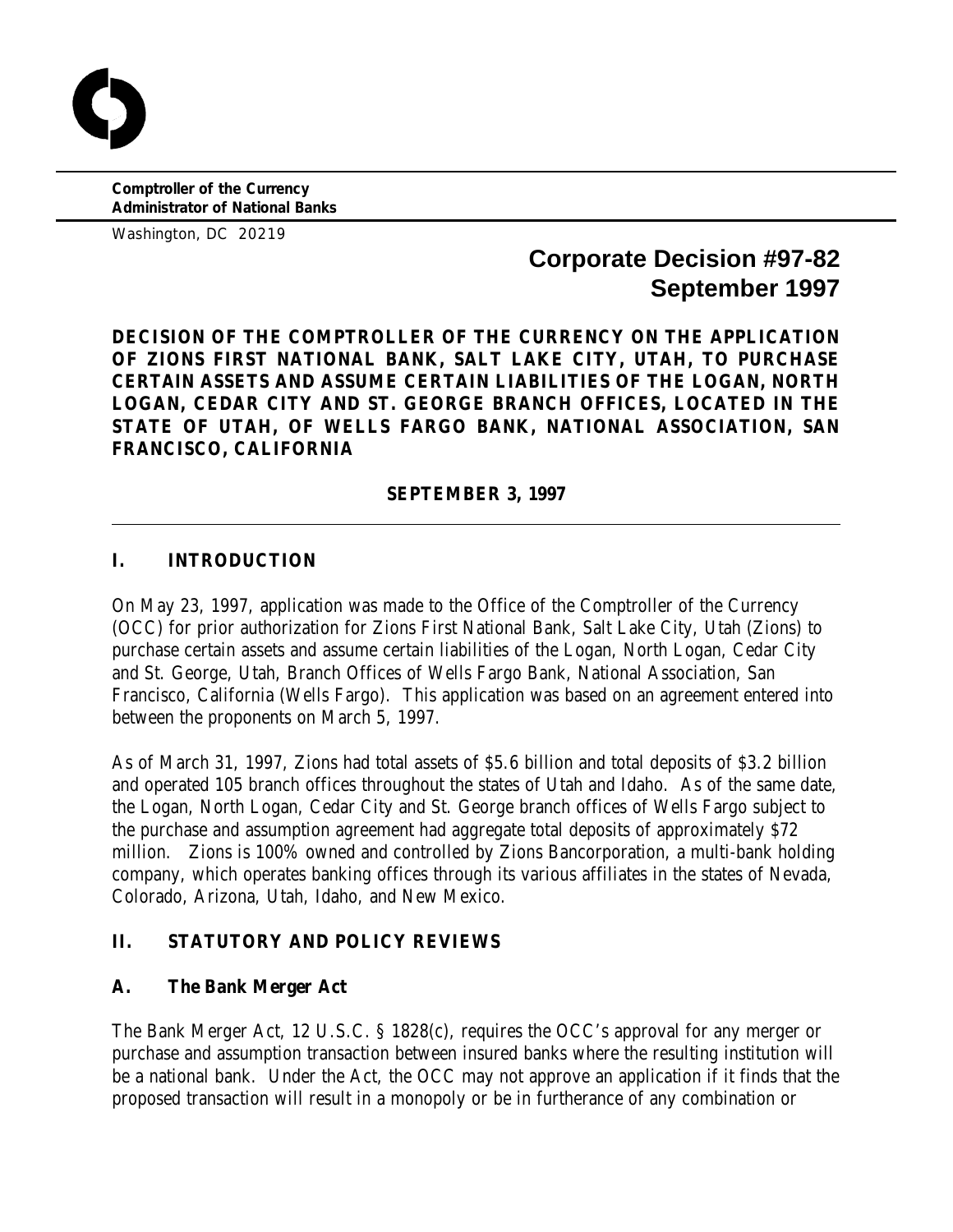conspiracy to monopolize the business of banking in any part of the United States, will substantially lessen competition in any section of the country, tend to create a monopoly, or will be in restraint of trade. In addition, the Act also requires the OCC to take into consideration the financial and managerial resources and future prospects of the existing and proposed institutions, and the convenience and needs of the community to be served. For the reasons stated below, we find that the purchase and assumption transaction described above may be approved under 12 U.S.C. § 1828(c).

#### **1. Competitive Analysis**

Wells Fargo's sale to Zions of branches in markets in which both institutions presently compete will result in the loss of some competition. Wells Fargo, however, is retaining all loans, as well as deposit accounts that are related to business relationships. Even though Wells Fargo will continue to provide these products and services, it will not provide the cluster of products and services from the branch locations it is selling. Accordingly, the OCC reviewed the impact of the proposed transaction on competition for the cluster of products and services offered by depository institutions in the areas surrounding the branches Zions is acquiring.<sup>1</sup> There are three relevant geographic markets which are discussed below. The OCC finds that the markets are delineated in such a way as to accurately measure any adverse competitive effects from the proposed transaction and that the effects of the proposed transaction will not result in a monopoly or be in furtherance of any combination or conspiracy to monopolize the business of banking in any part of the United States, and will not substantially lessen competition in any section of the country, or tend to create a monopoly, and will not be in restraint of trade.<sup>2</sup> In making this determination, the OCC carefully considered the report of

 $B_1$  Because Wells Fargo will retain a significant amount of its business in the markets where it is selling the branches, it is possible to conclude that there is no competitive impact for customers of the products and services Wells Fargo will keep. Analyzing competition for the products and services Zions is actually acquiring also results in little concern of an impact on competition given the broad array of substitutes for the individual products and services traditionally offered by depository institutions that have developed in the 34 years since the Supreme Court first enunciated a separate product market for commercial banks in *U.S. v. Philadelphia National Bank*, 374 U.S. 321 (1963). Separately analyzing the products and services banks offer, without considering the impact on competition for the cluster of products and services, however, was explicitly rejected by the Supreme Court, in *U.S. v. Phillipsburg National Bank*, 399 U.S. 350, 360-361 (1970). In that case, the Court stated that "submarkets are not a basis for the disregard of a broader line of commerce that has economic significance." *Id*. at 360. Thus, even though "submarket" analysis would show little impact on competition as a result of the proposed transaction because of Wells Fargo's retention of assets and the presence of non-bank suppliers of traditional bank products and services, the analysis in this decision will focus on the impact of the proposed transaction on competition for the cluster of products and services traditionally offered by banks.

<sup>&</sup>lt;sup>2</sup> In defining the geographic markets, the OCC considered the Federal Reserve Bank of San Francisco's market delineations, as well as evidence of the areas from which the involved banks derive the bulk of their deposits.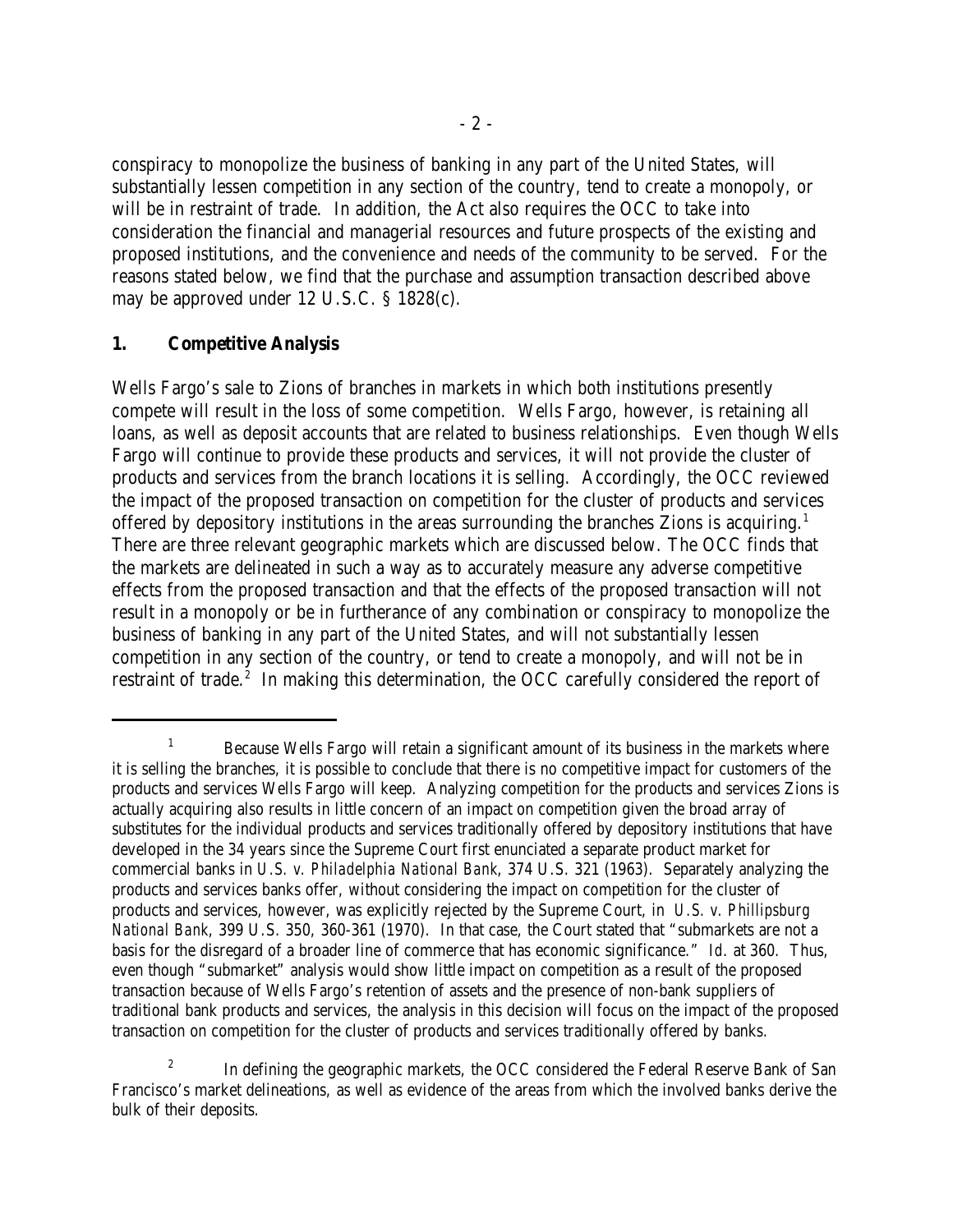the Department of Justice, which similarly found that the proposed transaction would not have a significant adverse effect on competition.<sup>3</sup>

Cedar City Banking Market. This market includes Cedar City and Parowan in Iron County, and is the area where the Cedar City branch to be acquired derives the bulk of its deposits, and is where competition between Zions and the Wells Fargo branch is direct and immediate. Within this market, Zions competes with three other banks for approximately \$200 million in deposits. Zions is the third largest depository institution with approximately seventeen percent of the market's total deposits. The Wells Fargo branch is the smallest competitor in the market with approximately six percent of the deposits. Upon consummation of this transaction, Zions would remain the third largest depository institution with approximately twenty-three percent of the market's deposits. While the proposed transaction would eliminate some direct competition in the relevant geographic market, any adverse competitive effects would be mitigated by the presence of two other banking alternatives, both of which will continue to have a larger market share than Zions, and including one of the largest regional banks in the nation. In addition, Wells Fargo's retention of loans and business-related deposit accounts in the market, and the presence of several active credit unions in the market, will blunt the competitive impact of the proposed transaction.

St. George Banking Market. This market includes the cities of Hildale, Hurricane, Springdale, Washington, and St. George in Washington County, and is the area where the St. George branch to be acquired derives the bulk of its deposits, and is where competition between Zions and the Wells Fargo branch is direct and immediate. Within this market, Zions competes with seven other commercial banks and two thrifts for approximately \$550 million in deposits. Zions is the largest depository institution with approximately thirty-four percent of the market's total deposits. The Wells Fargo branch to be acquired ranks fifth with approximately six percent of the deposits. Upon consummating the proposed transaction, Zions would remain the largest depository institution with approximately forty percent of the market's deposits. While the proposed transaction would eliminate some direct competition in the relevant geographic market, any adverse competitive effects would be mitigated by the presence of a number of other banking alternatives, including one of the largest regional banks in the nation. Additionally, extraordinary population growth in Washington County, mirrored by growth in deposits at depository institutions, makes the market attractive for entry by other financial institutions. Indeed, recent entry, both *de novo* and by acquisition, including entry

<sup>&</sup>lt;sup>3</sup> In reaching this conclusion, the Department relied on commitments by Zions that, for at least two years following consummation of this transaction, Zions would not impose any conditions on properties in Logan and North Logan that Zions closes and thereafter sells or leases as a result of this transaction that would preclude the future use of these properties by a commercial banking institution. In addition, Zions committed to suspend the operation of any existing non-compete agreements and not to enter into any new non-compete agreements with any current Zions branch manager, or certain Zions loan officers, employed in any of Zions commercial bank offices in Logan or North Logan.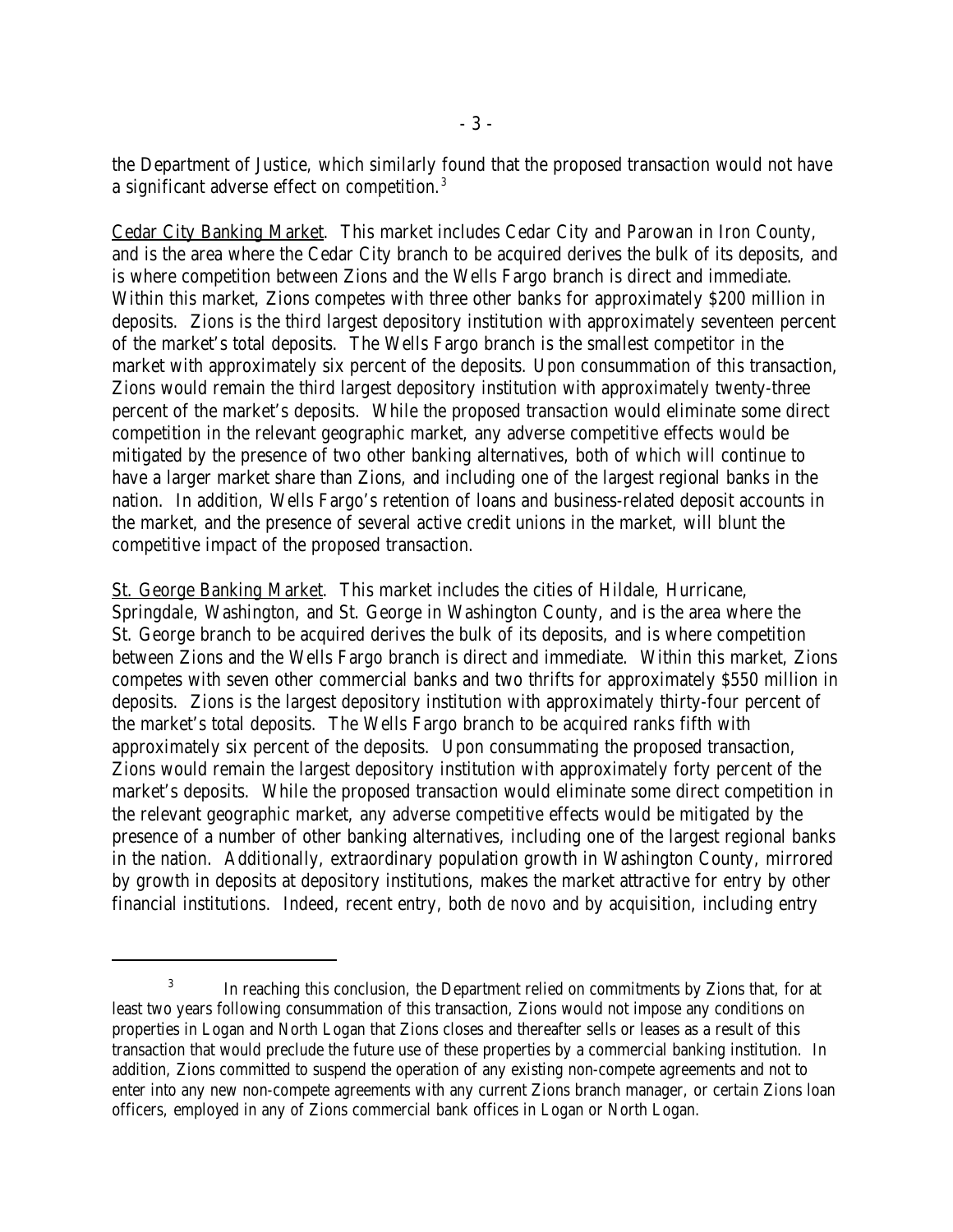by banks, thrifts and credit unions, indicates that any impact on competition from the proposed transaction likely will be minimal.

Logan Banking Market. This market includes the Logan Ranally-Metropolitan Area (RMA), and the cities of Lewiston and Richmond in Utah, and Preston, Idaho. This is the area where the Logan and North Logan branches to be acquired are located and derive the bulk of their deposits, and is where competition between Zions and the Wells Fargo branches is direct and immediate. Within this market, Zions competes with eight other commercial banks and three thrifts for approximately \$575 million in deposits. Zions is the second largest depository institution with approximately twenty-eight percent of the market's total deposits. The Wells branches to be acquired rank sixth with approximately six percent of the market's deposits. Upon consummating the proposed transaction, Zions would become the largest depository institution with approximately thirty-four percent of the market's deposits. While the proposed transaction would eliminate some direct competition in the relevant geographic market, any adverse competitive effects would be mitigated by the presence of a number of other banking alternatives, including two of the largest regional banks in the nation. Wells Fargo's retention of assets and certain deposits in this market also will mitigate any impact on competition from the proposed transaction, especially since Wells Fargo is maintaining a branch office in Brigham City in Box Elder County, which borders the Logan market and is connected to the Logan market by a newly-constructed four-lane highway. In fact, Brigham City is closer to Logan than is Preston, Idaho, and the ability of financial institutions in Brigham City to compete in the Logan market will likely be shown as population and business growth occurs as a result of the new highway. Further, like the St. George market, the Logan market recently has experienced significant population and economic growth, which makes the market attractive for entry by other financial institutions. Recent entry by large regional thrifts and credit unions underscores the attractiveness of this market. Favorable conditions for growth, including the proximity of a state university and access to a regional medical center, support the conclusion that economic growth will continue in this market.

The OCC received comments on the competitive effects of the proposed transaction from a competing bank in the Logan market. The commenter asked the OCC to deny the application because competition would be impaired if Zions were allowed to acquire the Wells Fargo branches. The primary evidence cited by the commenter is the fact that the merger would fail the Department of Justice and Federal Trade Commission's Horizontal Merger Guidelines' Herfindahl-Hirschman Index ("HHI") test for the markets defined above. However, as the above analysis indicates, there are sufficient mitigating factors present in the subject banking markets to conclude that the HHI screening tests overstate the competitive effects of the proposed transaction.

As noted in the Bank Merger Competitive Analysis Screen, introduced in Advisory Letter 95- 4, the HHI screen is most effective in identifying "proposed mergers that clearly do not have significant adverse competitive effects." For proposed mergers that exceed the guidelines in the Merger Screen, the Department of Justice and OCC analyze the markets using more than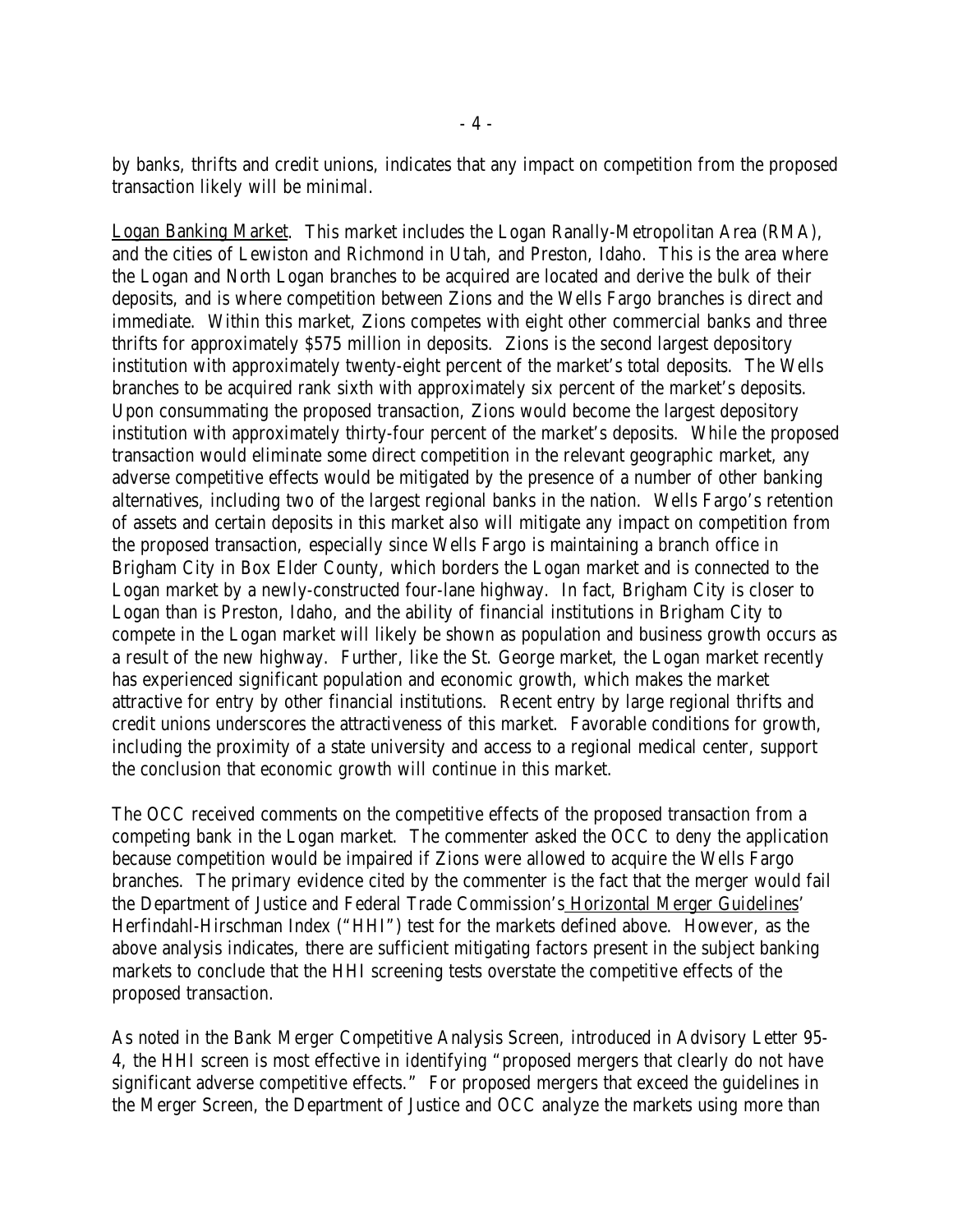the structural evidence typified by the HHI test. The Logan market is a good example of how structural analysis can be unreliable as an indicator of mergers that present adverse competitive effects. The pre-merger HHI for this market is 2014, which would make this a highly concentrated market under the Horizontal Merger Guidelines.<sup>4</sup> The HHI constructed for bank mergers, however, is based on deposit market share, which is a proxy for the market share of providers of traditional banking products and services. This proxy may understate or overstate the competitive significance of the competitors in any particular market or for various components of the traditional cluster of products and services offered by banks, and may not adequately assess the effect of non-bank providers of individual components of the traditional cluster and their impact on competition between providers of the traditional cluster.<sup>5</sup> In addition, market shares are based on static market share figures when in reality market shares can understate or overstate the competitive significance of participants gaining or losing market share. For example, Wells Fargo's Logan branches have been losing market share at a significant pace since Wells Fargo acquired the branches in its merger with First Interstate Bank of Utah, N.A. one year ago. Using an institution's market share at a fixed point in time as indicative of its competitive significance overstates that competitive significance when the institution has lost market share since that time.

Further, the change in the HHI in this market is 362, or 330 when thrifts are included at 100%. The change in HHI, since it is based on deposit market share, fails to account for the possible continued significance of Wells Fargo as a competitor in the market by virtue of its retaining loans and certain deposits from the Logan branches, and that Wells Fargo will provide services to Logan-area businesses and individuals from its other Utah branches, including the nearby Brigham City branch. The OCC, therefore, uses the HHI as a guideline. $6$ 

<sup>&</sup>lt;sup>4</sup> The Merger Screen directs applicants to include  $50\%$  of thrift deposits in the calculation of market concentration. Given the substantial commercial lending activities of thrifts in the Utah markets, using 100% of thrift deposits provides a more realistic indication of concentration in the Logan market. With thrifts weighted at 100%, the HHI is 1887.

According to Zions, if credit unions' deposits were considered, the HHI would be below <sup>5</sup> the threshold levels of 1800/200 in the Merger Screen. The argument for including credit unions in analyzing the Logan market has merit since there is evidence that the Logan-area credit unions are actively competing with commercial banks and thrifts for commercial as well as retail customers. The open membership rules of many Logan-area credit unions also adds to the argument.

<sup>&</sup>lt;sup>6</sup> The commenter also claims that Preston, Idaho should not be included in the Logan market. The OCC includes Preston, however, because the Federal Reserve Bank of San Francisco's delineated market includes Preston, and Zions and Wells Fargo receive a significant portion of their deposits in the Logan area from Preston-area customers, which is indicative of Preston's relevance within the geographic market. Inclusion or exclusion of Preston, however, does not change the analysis of the market other than adding two small competitors and adding deposits to one of the already-existing competitors in the market. The net result of including Preston, Idaho is therefore fairly insignificant in the HHI analysis, and practically irrelevant when considering the mitigating factors on which the OCC relies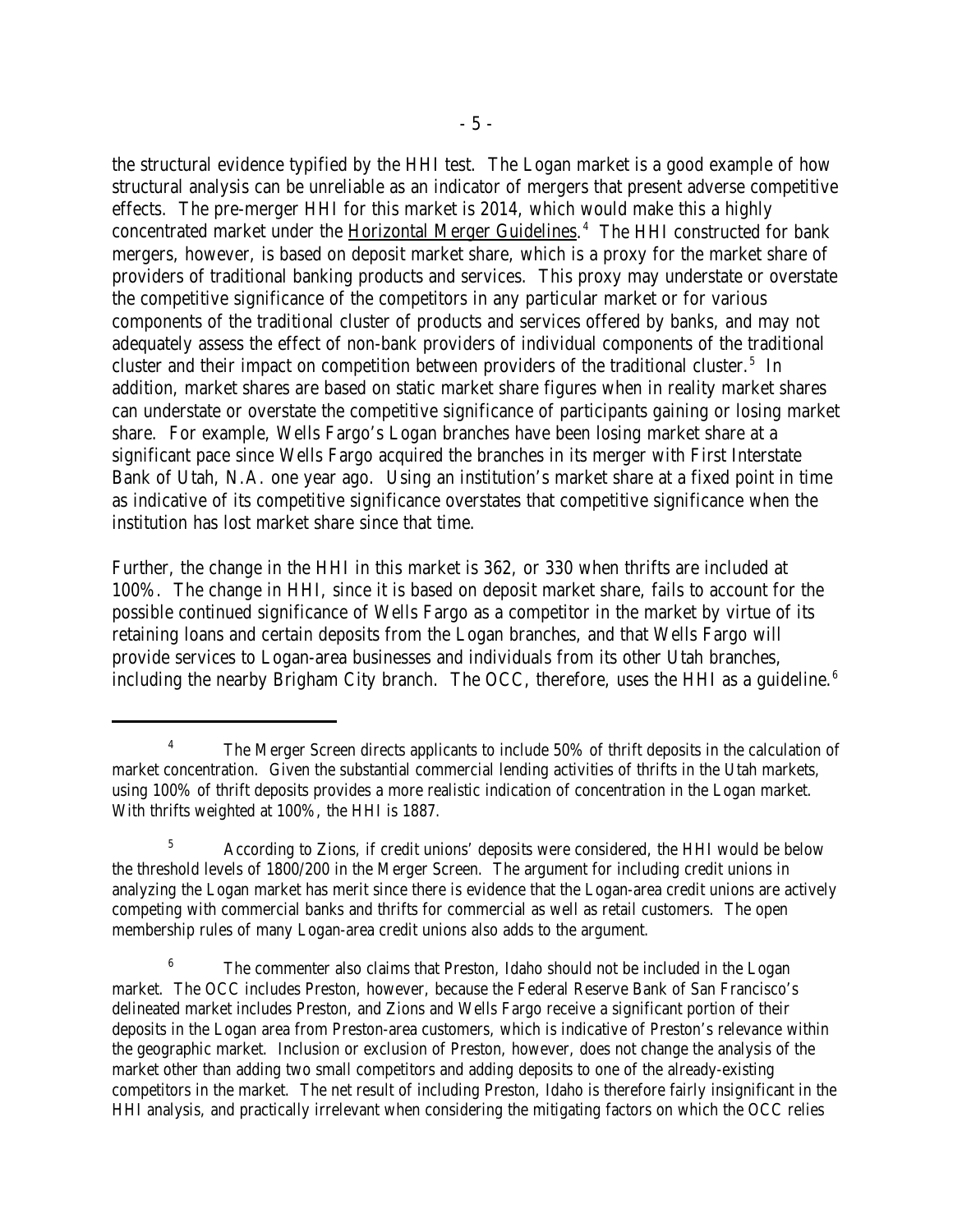The OCC relies more fully on its close examination of the dynamic characteristics of the markets at issue. The factors discussed above tend to mitigate the impact on competition represented by the HHI analysis and are examples of the characteristics in the Utah markets the OCC considers to be at least as significant as the HHI. Therefore, the OCC concludes that the application presents no significant anti-competitive effects.<sup>7</sup>

## **2. Financial and Managerial Resources**

The Bank Merger Act requires the OCC to consider "... the financial and managerial resources and future prospects of the existing and proposed institutions . . . ." We find that the financial and managerial resources of both banks do not raise significant concerns that would cause the application to be disapproved. The future prospects of the proponents, individually, are considered favorable. Thus, we find the financial and managerial resources factor is consistent with approval of the Purchase and Assumption Application.

# **3. Convenience and Needs**

The resulting bank will help meet the convenience and needs of the communities to be served. Zions will continue to serve the same areas in Utah. Zions currently offers a full line of banking services, and there will be no reduction in products or services offered to the communities as a result of this purchase and assumption. In addition, Wells Fargo is retaining all loans, as well as deposit accounts that are related to business relationships. Accordingly, the acquisition by Zions will not result in any significant adverse impact on the convenience and needs for the residents and businesses of the communities where the branch offices are located. While no branches will be closed, branch consolidations are contemplated as a result of this purchase and assumption. The branches to be consolidated are within approximately one mile of branches that will remain open. Accordingly, we believe the impact of the purchase and assumption on the convenience and needs of the communities to be served is consistent with the approval of the Purchase and Assumption Application.

## **B. The Community Reinvestment Act**

The Community Reinvestment Act (CRA) requires the OCC to take into account the applicants' record of helping to meet the credit needs of their entire communities, including

in its above analysis.

 $T$  The Federal Reserve Bank of San Francisco, acting on behalf of the Board of Governors of the Federal Reserve System, reported that the merger could have a substantially adverse effect on competition, although it qualified its report by noting that it had not examined all of the economic factors that may be relevant to the competitive effects of the proposal. As noted above, the OCC has found significant factors that show the proposed merger will not have an substantially adverse effect on competition.